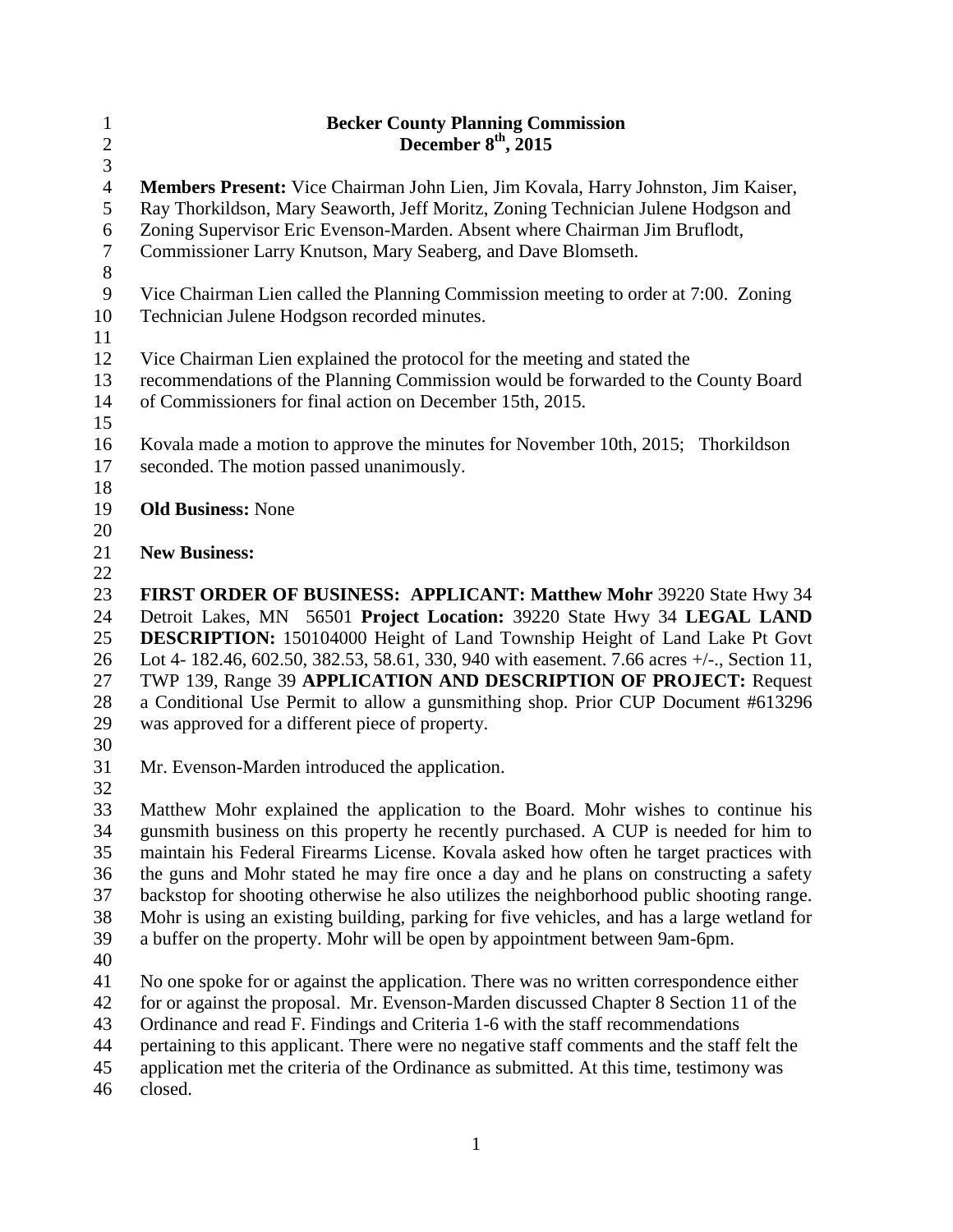- Vice Chairman Lien opened the matter for disussion by the Board. It was the consensus
- of the Board that the request met the criteria of the Ordinance.
- 

## **MOTION: Johnston made a motion to approve a Conditional Use Permit as**

- **submitted to allow a gunsmithing shop on the above property due to the request**
- **meets the criteria of the Ordinance and would not be detrimental to the**
- **surrounding area. Seaworth seconded. The motion passed unanimously.**
- 

 **SECOND ORDER OF BUSINESS: APPLICANT: Raymond and Kristine Johnston** 24298 Cty Hwy 21 Detroit Lakes, MN 56501 **Project Location:** 23400 Cty Hwy 21 **LEGAL LAND DESCRIPTION:** 24019700X Richwood Township Pt NE 1/4 of SW 1/4 Tract C Containing 5.03 acres., Section 26, TWP 140, Range 41 **APPLICATION AND DESCRIPTION OF PROJECT:** Request a Conditional Use Permit to operate rental storage from an existing building for monthly rental on an agricultural zoned property.

- 
- Mr. Evenson-Marden introduced the application.
- 

 Mr. Evenson-Marden explained the application to the Board due to the Johnstons were not present. The owner would use an existing building for monthly rental storage and there is ample parking with easy access onto the property. The rental will be for boats, cars and misc. items with a small unlit advertising sign on the building.

 No one spoke for or against the application. There was no written correspondence either for or against the proposal. Mr. Evenson-Marden discussed Chapter 8 Section 11 of the Ordinance and read F. Findings and Criteria 1-6 with the staff recommendations pertaining to this applicant. There were no negative staff comments and the staff felt the application met the criteria of the Ordinance as submitted. At this time, testimony was closed.

 Vice Chairman Lien opened the matter for disussion by the Board. It was the consensus of the Board that the request met the criteria of the Ordinance.

 **MOTION: Seaworth made a motion to approve a Conditional Use Permit as submitted to operate rental storage from an existing building for monthly rental on an Agricultural zoned property due to the request meets the criteria of the Ordinance and would not be detrinetal to the surrounding area. Kovala seconded. The motion passed unanimously.**

 **THIRD ORDER OF BUSINESS: APPLICANT: Roger Priewe** 14424 Co Hwy 4 Lake Park, MN 56554 **Project Location:** Evergreen Terrace Rd **LEGAL LAND DESCRIPTION:** 060970535, 060970530, 060970540 Cormorant Township Priewe Evergreen Terrace 060970535 Outlot B 060970530 Outlot A less 2.51 Ac in NW Cor and 060970540 Outlot C, Section 27, TWP 138, Range 43 **APPLICATION AND DESCRIPTION OF PROJECT:** Request approval of the Preliminary Plat and Final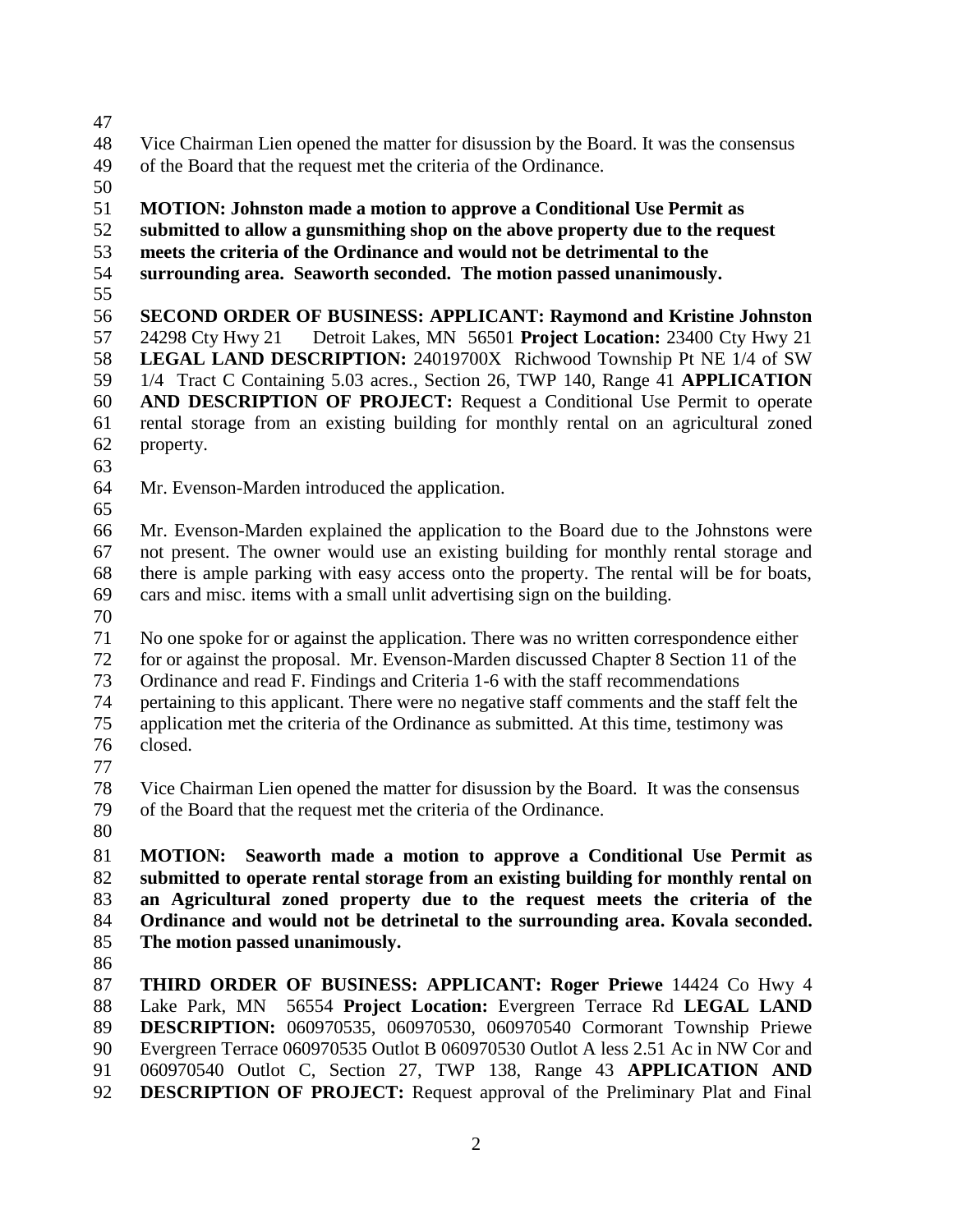- Plat for Phase Two and Phase Three of the Priewe Evergreen Terrace subdivision. The original Preliminary Plat was approved 04/25/2006 but the Phase Two and Phase Three Final Plats were not brought forward to the Planning Commission within the two (2)
- years effective period nor was an extention granted by the County Board.
- 
- Mr. Evenson-Marden introduced the application.
- 

 Scott Walz explained the application to the Board on behalf of Mr. Priewe. Walz stated the developer was requesting approval of the preliminary plat and final plat for the phase two and three of Priewe Evergreen Terrace subdivision. The phase one had been completed in 2006. Priewe wanted to create the rest of the subdivision as demand needed. One lot was previously subdivided by survey but everything else was the same as the previous/original preliminary plat that was approved.

 No one spoke for or against the application. There was no written correspondence either for or against the proposal. At this time, testimony was closed and further discussion was held.

 Vice Chairman Lien opened the matter for discussion by the Board. Kaiser stated the road is already constructed and the sign is already posted so he felt the request meets the criteria of the Ordinance.

**MOTION: Kaiser made a motion to approve the preliminary plat of Priewe** 

**Evergreen Terrace as submitted due to the request meets the criteria of the** 

**Ordinance. Moritz seconded. The motion passed unanimously.** 

**MOTION: Moritz made a motion to approve the final plat of Priewe Evergreen** 

 **Terrace as submitted due to the request meets the criteria of the Ordinance. Kaiser seconded. The motion passed unanimously.** 

 **FORTH ORDER OF BUSINESS: APPLICANT: Daron & Heather Schleske**  29091Schram Rd Detroit Lakes, MN 56501 **Project Location:** 29091 Schram Rd **LEGAL LAND DESCRIPTION:** 100300000 Erie Township FRAC SW1/4 S OF ROAD LESS 11.58 AC & RD AKA PT GOVT LOTS 4 & 5 S OF SCHRAM RD, Section 18, TWP 139, Range 40 **APPLICATION AND DESCRIPTION OF PROJECT:** Request a Certificate of survey for 1 Tract of land consisting of 10 acres more or less on a riparian lot with a remainder tract of 30.05 acres more or less in an agricultural zoned area.

- 
- Mr. Evenson-Marden introduced the application.
- 

 Mr. Evenson-Marden explained the application to the Board due to Chris Heyer was running late for the meeting and was to represent the Schleske's. He explained they would like to create a tract that would contain the dwelling on it and the remainder tract would be a large parcel. The survey meets all the criteria of the Ordinance.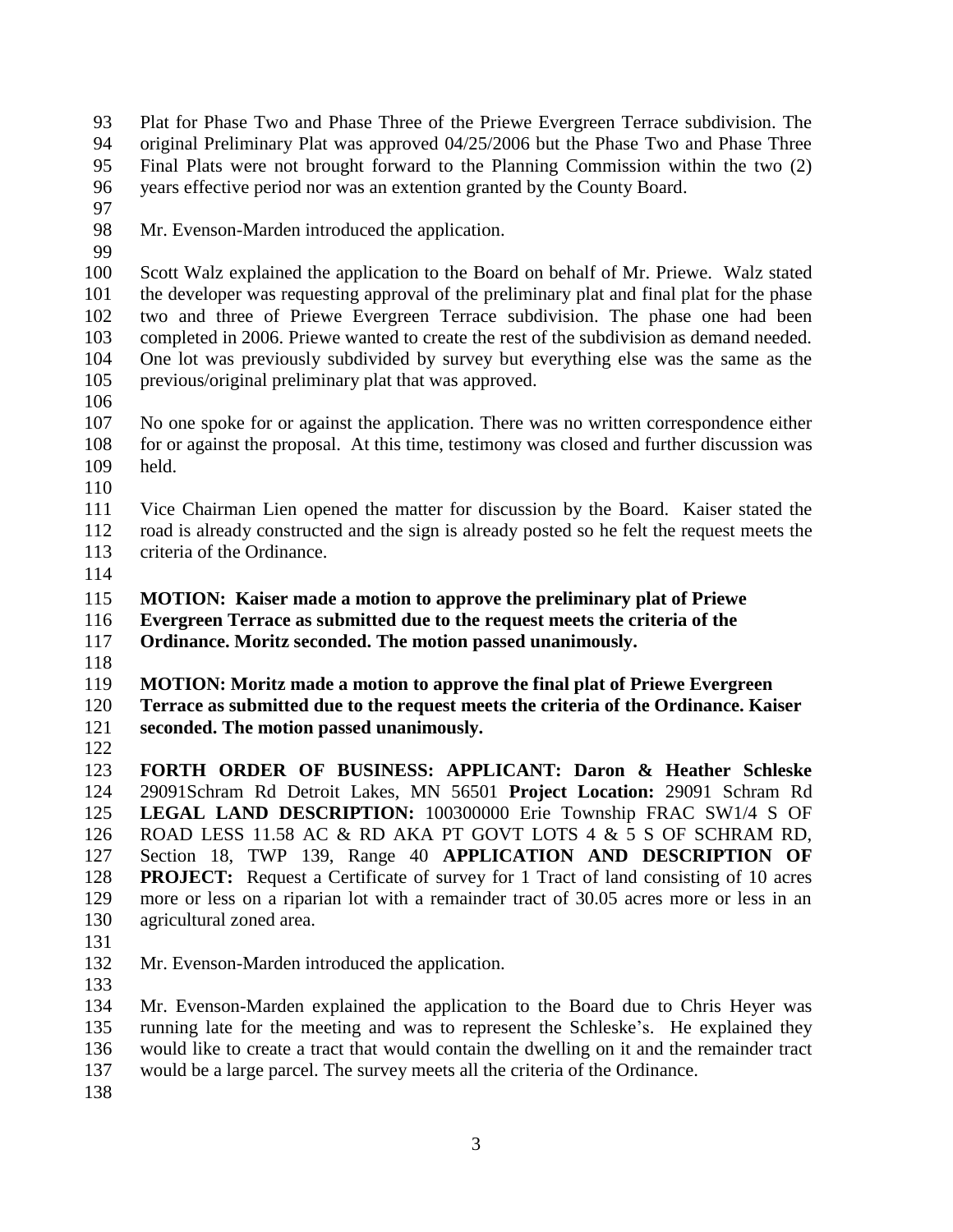No one spoke for or against the application. There was no written correspondence for or against the proposal. At this time, testimony was closed and further discussion was held.

- 
- It was the consensus of the Board that the survey met the criteria of the Ordinance.
- 

 **MOTION: Kovala made a motion to approve a Certificate of survey as submitted for 1 Tract of land consisting of 10 acres more or less on a riparian lot with a remainder tract of 30.05 acres more or less in an agricultural zoned area due to the survey request meets the criteria of the Ordinance. Thorkildson seconded, The motion passed unanimously.**

 **FIFTH ORDER OF BUSINESS: John & Patricia Swiers** 28996 Blackberry Rd Callaway, MN 56521 **Project Location:** 28996 Blackberry Rd **LEGAL LAND DESCRIPTION:** 320245000 Sugar Bush Township Blackberry Lake Lot 8 Section29, TWP 141, Range 40 **APPLICATION AND DESCRIPTION OF PROJECT:** Request a Certificate of survey for three tracts of land (Tract A) consisting of 5.9 acres more or less and (Tract B) consisting of 14.8 acres more or less and (Tract C) consisting of 8.0 acres more or less on a Natural Environmental Lake.

- 
- Mr. Evenson-Marden introduced the application.
- John Swiers and Chris Heyer (Moore Engineering) on behalf of Swiers explained the application to the Board. They would like to create a tract with the dwelling on it, one with a sawmill on it and the remainder tract to eventually be sold. The 8 acre tract would be accessed by a 33 ft easement on the NE side. The proposal meets the criteria for subdivision on Blackberry Lake. Swiers stated the easement area has high/dry ground so the road/driveway area can be constructed within the easement someday. Thorkildson asked if the lots have lake access to which Swiers stated each lot has lake frontage but the shoreline has been left natural with no access to the lake water through the vegetation.
- 
- No one spoke for or against the application. There was no written correspondence either for or against the proposal. At this time, testimony was closed and further discussion was held.
- 

It was the consensus of the Board that the survey met the criteria of the Ordinance.

 **MOTION: Thorkildson made a motion to approve a Certificate of survey as submitted for three tracts of land (Tract A) consisting of 5.9 acres more or less and (Tract B) consisting of 14.8 acres more or less and (Tract C) consisting of 8.0 acres more or less on a Natural Environmental Lake due to the survey request meets the criteria of the Ordinance. Kovala seconded. The motion passed unanimously.** 

 **Informational Meeting:** The next informational meeting is scheduled for Wednesday, January 6th, 2016 at 8:00 am in the Third Floor Meeting Room of the Original Courthouse.